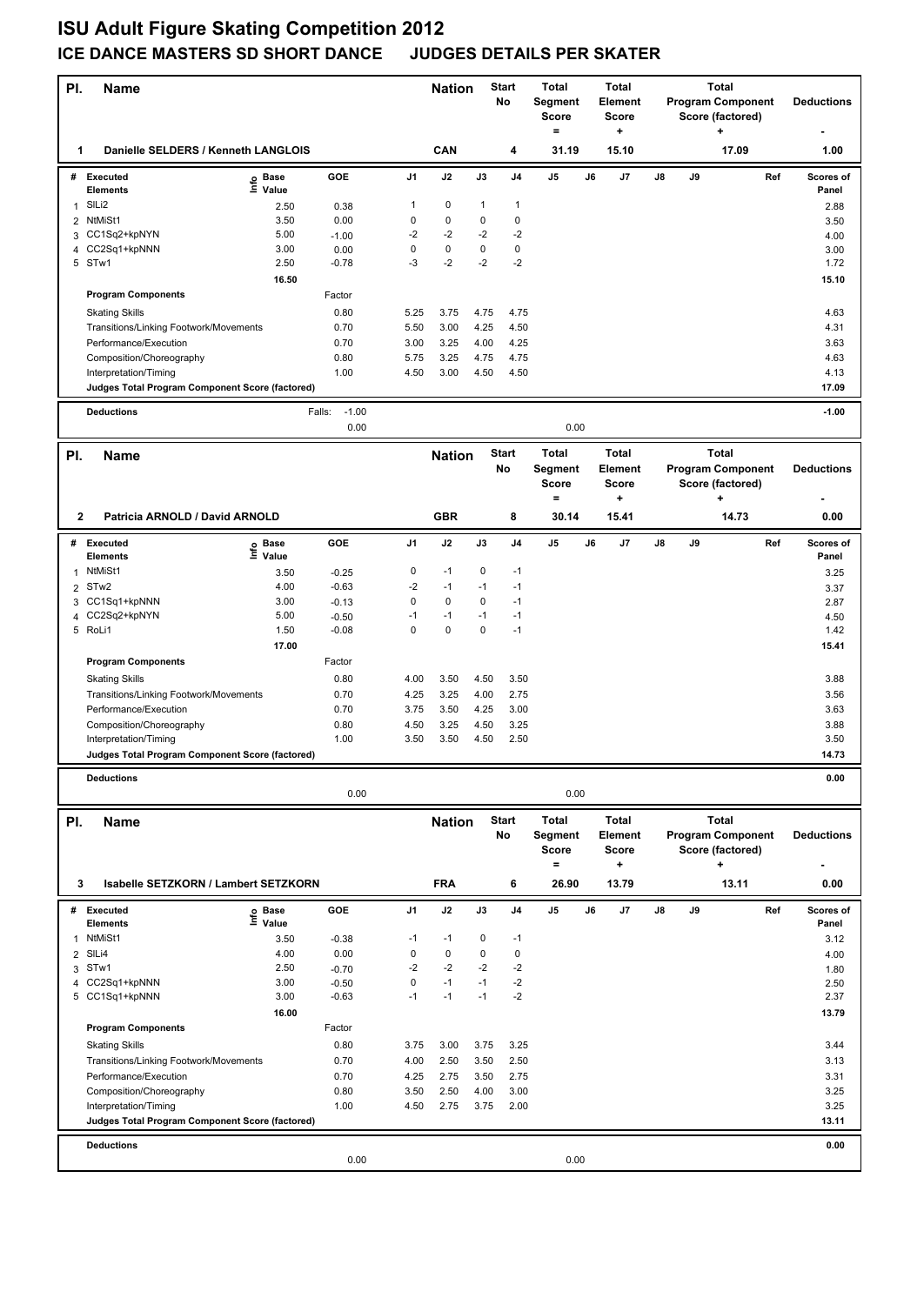## **ISU Adult Figure Skating Competition 2012 ICE DANCE MASTERS SD SHORT DANCE JUDGES DETAILS PER SKATER**

| PI.            | <b>Name</b>                                                              |                       |                    |                | <b>Nation</b> |             | <b>Start</b><br>No | <b>Total</b><br>Segment<br><b>Score</b><br>$\equiv$ |    | <b>Total</b><br>Element<br><b>Score</b><br>٠ |    |    | <b>Total</b><br><b>Program Component</b><br>Score (factored)<br>٠ |     | <b>Deductions</b>  |
|----------------|--------------------------------------------------------------------------|-----------------------|--------------------|----------------|---------------|-------------|--------------------|-----------------------------------------------------|----|----------------------------------------------|----|----|-------------------------------------------------------------------|-----|--------------------|
| 4              | Diana BARKLEY / Geoffrey SQUIRES                                         |                       |                    |                | CAN           |             | 1                  | 26.46                                               |    | 11.99                                        |    |    | 14.47                                                             |     | 0.00               |
|                | # Executed                                                               | e Base<br>⊑ Value     | GOE                | J1             | J2            | J3          | J <sub>4</sub>     | J5                                                  | J6 | J7                                           | J8 | J9 |                                                                   | Ref | Scores of          |
|                | <b>Elements</b><br>STw1                                                  |                       |                    | $-1$           | $-1$          | -2          | $-2$               |                                                     |    |                                              |    |    |                                                                   |     | Panel              |
| 1<br>2         | CC1Sq1+kpNNN                                                             | 2.50<br>3.00          | $-0.50$<br>$-0.75$ | $-1$           | $-2$          | $-1$        | $-2$               |                                                     |    |                                              |    |    |                                                                   |     | 2.00<br>2.25       |
| 3              | CC2Sq1+kpNNN                                                             | 3.00                  | $-0.75$            | $-1$           | $-2$          | $-1$        | $-2$               |                                                     |    |                                              |    |    |                                                                   |     | 2.25               |
| 4              | SILi2                                                                    | 2.50                  | $-0.13$            | 0              | $\mathbf 0$   | 0           | $-1$               |                                                     |    |                                              |    |    |                                                                   |     | 2.37               |
|                | 5 NtMiSt1                                                                | 3.50                  | $-0.38$            | 0              | $-1$          | $-1$        | $-1$               |                                                     |    |                                              |    |    |                                                                   |     | 3.12               |
|                |                                                                          | 14.50                 |                    |                |               |             |                    |                                                     |    |                                              |    |    |                                                                   |     | 11.99              |
|                | <b>Program Components</b>                                                |                       | Factor             |                |               |             |                    |                                                     |    |                                              |    |    |                                                                   |     |                    |
|                | <b>Skating Skills</b>                                                    |                       | 0.80               | 4.00           | 3.25          | 4.50        | 3.50               |                                                     |    |                                              |    |    |                                                                   |     | 3.81               |
|                | Transitions/Linking Footwork/Movements                                   |                       | 0.70               | 4.25           | 2.75          | 3.75        | 2.75               |                                                     |    |                                              |    |    |                                                                   |     | 3.38               |
|                | Performance/Execution                                                    |                       | 0.70               | 4.50           | 2.75          | 4.00        | 3.25               |                                                     |    |                                              |    |    |                                                                   |     | 3.63               |
|                | Composition/Choreography                                                 |                       | 0.80               | 4.75           | 2.75          | 4.25        | 3.00               |                                                     |    |                                              |    |    |                                                                   |     | 3.69               |
|                | Interpretation/Timing                                                    |                       | 1.00               | 5.00           | 3.00          | 4.00        | 2.25               |                                                     |    |                                              |    |    |                                                                   |     | 3.56               |
|                | Judges Total Program Component Score (factored)                          |                       |                    |                |               |             |                    |                                                     |    |                                              |    |    |                                                                   |     | 14.47              |
|                | <b>Deductions</b>                                                        |                       |                    |                |               |             |                    |                                                     |    |                                              |    |    |                                                                   |     | 0.00               |
|                |                                                                          |                       | 0.00               |                |               |             |                    | 0.00                                                |    |                                              |    |    |                                                                   |     |                    |
| PI.            | <b>Name</b>                                                              |                       |                    |                | <b>Nation</b> |             | <b>Start</b>       | <b>Total</b>                                        |    | <b>Total</b>                                 |    |    | <b>Total</b>                                                      |     |                    |
|                |                                                                          |                       |                    |                |               |             | No                 | Segment                                             |    | Element                                      |    |    | <b>Program Component</b>                                          |     | <b>Deductions</b>  |
|                |                                                                          |                       |                    |                |               |             |                    | <b>Score</b>                                        |    | Score                                        |    |    | Score (factored)<br>$\ddot{}$                                     |     |                    |
| 5              | Elisabeth WEISER / Karl HAFNER                                           |                       |                    |                | <b>AUT</b>    |             | 5                  | $=$<br>22.91                                        |    | +<br>13.24                                   |    |    | 9.67                                                              |     | 0.00               |
|                |                                                                          |                       |                    |                |               |             |                    |                                                     |    |                                              |    |    |                                                                   |     |                    |
|                | # Executed<br><b>Elements</b>                                            | Base<br>١nf٥<br>Value | GOE                | J1             | J2            | J3          | J4                 | J5                                                  | J6 | J7                                           | J8 | J9 |                                                                   | Ref | Scores of<br>Panel |
| $\mathbf{1}$   | STw <sub>2</sub>                                                         | 4.00                  | $-1.00$            | -2             | -2            | $-2$        | -2                 |                                                     |    |                                              |    |    |                                                                   |     | 3.00               |
| 2              | NtMiSt1                                                                  | 3.50                  | $-0.88$            | $-2$           | $-2$          | $-1$        | $-2$               |                                                     |    |                                              |    |    |                                                                   |     | 2.62               |
| 3              | CuLi4                                                                    | 4.00                  | $-0.13$            | 0              | $\mathbf 0$   | $\mathbf 0$ | $-1$               |                                                     |    |                                              |    |    |                                                                   |     | 3.87               |
| 4              | CC2Sq1+kpNNN                                                             | 3.00                  | $-1.00$            | $-1$           | $-2$          | $-2$        | $-3$               |                                                     |    |                                              |    |    |                                                                   |     | 2.00               |
|                | 5 CC1Sq1+kpNNN                                                           | 3.00                  | $-1.25$            | $-2$           | $-2$          | $-3$        | -3                 |                                                     |    |                                              |    |    |                                                                   |     | 1.75               |
|                | 6 Li+TRANS                                                               | 0.00                  | 0.00               |                |               |             | ÷,                 |                                                     |    |                                              |    |    |                                                                   |     | 0.00               |
|                |                                                                          | 17.50                 |                    |                |               |             |                    |                                                     |    |                                              |    |    |                                                                   |     | 13.24              |
|                | <b>Program Components</b>                                                |                       | Factor             |                |               |             |                    |                                                     |    |                                              |    |    |                                                                   |     |                    |
|                | <b>Skating Skills</b>                                                    |                       | 0.80               | 3.00           | 2.75          | 3.00        | 2.00               |                                                     |    |                                              |    |    |                                                                   |     | 2.69               |
|                | Transitions/Linking Footwork/Movements                                   |                       | 0.70               | 3.25           | 2.25          | 2.50        | 1.75               |                                                     |    |                                              |    |    |                                                                   |     | 2.44               |
|                | Performance/Execution                                                    |                       | 0.70               | 3.50           | 2.25          | 2.75        | 2.50               |                                                     |    |                                              |    |    |                                                                   |     | 2.75               |
|                | Composition/Choreography                                                 |                       | 0.80               | 2.50<br>2.25   | 2.25<br>2.00  | 3.00        | 2.25               |                                                     |    |                                              |    |    |                                                                   |     | 2.50               |
|                | Interpretation/Timing<br>Judges Total Program Component Score (factored) |                       | 1.00               |                |               | 2.00        | 1.25               |                                                     |    |                                              |    |    |                                                                   |     | 1.88<br>9.67       |
|                |                                                                          |                       |                    |                |               |             |                    |                                                     |    |                                              |    |    |                                                                   |     |                    |
|                | <b>Deductions</b>                                                        |                       | 0.00               |                |               |             |                    | 0.00                                                |    |                                              |    |    |                                                                   |     | 0.00               |
|                |                                                                          |                       |                    |                |               |             |                    |                                                     |    |                                              |    |    |                                                                   |     |                    |
| PI.            | <b>Name</b>                                                              |                       |                    |                | <b>Nation</b> |             | <b>Start</b><br>No | <b>Total</b>                                        |    | <b>Total</b><br>Element                      |    |    | <b>Total</b><br><b>Program Component</b>                          |     | <b>Deductions</b>  |
|                |                                                                          |                       |                    |                |               |             |                    | Segment<br><b>Score</b>                             |    | <b>Score</b>                                 |    |    | Score (factored)                                                  |     |                    |
|                |                                                                          |                       |                    |                |               |             |                    | $=$                                                 |    | +                                            |    |    | $\ddot{}$                                                         |     |                    |
| 6              | Milana POKORNA / Jiri POKORNY                                            |                       |                    |                | <b>CZE</b>    |             | 2                  | 19.59                                               |    | 8.02                                         |    |    | 12.57                                                             |     | 1.00               |
|                | # Executed                                                               |                       | GOE                | J1             | J2            | J3          | J4                 | J5                                                  | J6 | J7                                           | J8 | J9 |                                                                   | Ref | Scores of          |
|                | <b>Elements</b>                                                          | e Base<br>⊑ Value     |                    |                |               |             |                    |                                                     |    |                                              |    |    |                                                                   |     | Panel              |
| 1              | STw1                                                                     | 2.50                  | $-0.60$            | $-2$           | $-2$          | $-1$        | $-2$               |                                                     |    |                                              |    |    |                                                                   |     | 1.90               |
| $\overline{2}$ | <b>NtMiSt</b>                                                            | 0.00                  | 0.00               | $\blacksquare$ | $\sim$        |             | ÷,                 |                                                     |    |                                              |    |    |                                                                   |     | 0.00               |
| 3<br>4         | CC2Sq1+kpNNN<br>CC1Sq1+kpNNN                                             | 3.00<br>3.00          | $-0.88$            | $-2$<br>$-1$   | $-2$<br>$-1$  | -2<br>$-2$  | $-1$<br>$-1$       |                                                     |    |                                              |    |    |                                                                   |     | 2.12               |
|                | 5 RoLi1                                                                  | 1.50                  | $-0.63$<br>0.13    | 0              | $\mathbf 0$   | $\mathbf 0$ | $\mathbf{1}$       |                                                     |    |                                              |    |    |                                                                   |     | 2.37<br>1.63       |
|                |                                                                          | 10.00                 |                    |                |               |             |                    |                                                     |    |                                              |    |    |                                                                   |     | 8.02               |
|                | <b>Program Components</b>                                                |                       | Factor             |                |               |             |                    |                                                     |    |                                              |    |    |                                                                   |     |                    |
|                | <b>Skating Skills</b>                                                    |                       | 0.80               | 3.25           | 3.00          | 3.75        | 3.50               |                                                     |    |                                              |    |    |                                                                   |     | 3.38               |
|                | Transitions/Linking Footwork/Movements                                   |                       | 0.70               | 3.50           | 2.50          | 3.50        | 2.75               |                                                     |    |                                              |    |    |                                                                   |     | 3.06               |
|                | Performance/Execution                                                    |                       | 0.70               | 2.75           | 2.50          | 3.75        | 3.25               |                                                     |    |                                              |    |    |                                                                   |     | 3.06               |
|                | Composition/Choreography                                                 |                       | 0.80               | 3.75           | 2.50          | 4.00        | 3.00               |                                                     |    |                                              |    |    |                                                                   |     | 3.31               |
|                | Interpretation/Timing                                                    |                       | 1.00               | 3.00           | 2.75          | 3.25        | 2.75               |                                                     |    |                                              |    |    |                                                                   |     | 2.94               |
|                | Judges Total Program Component Score (factored)                          |                       |                    |                |               |             |                    |                                                     |    |                                              |    |    |                                                                   |     | 12.57              |
|                | <b>Deductions</b>                                                        |                       | $-1.00$<br>Falls:  |                |               |             |                    |                                                     |    |                                              |    |    |                                                                   |     | $-1.00$            |
|                |                                                                          |                       | 0.00               |                |               |             |                    | 0.00                                                |    |                                              |    |    |                                                                   |     |                    |
|                |                                                                          |                       |                    |                |               |             |                    |                                                     |    |                                              |    |    |                                                                   |     |                    |